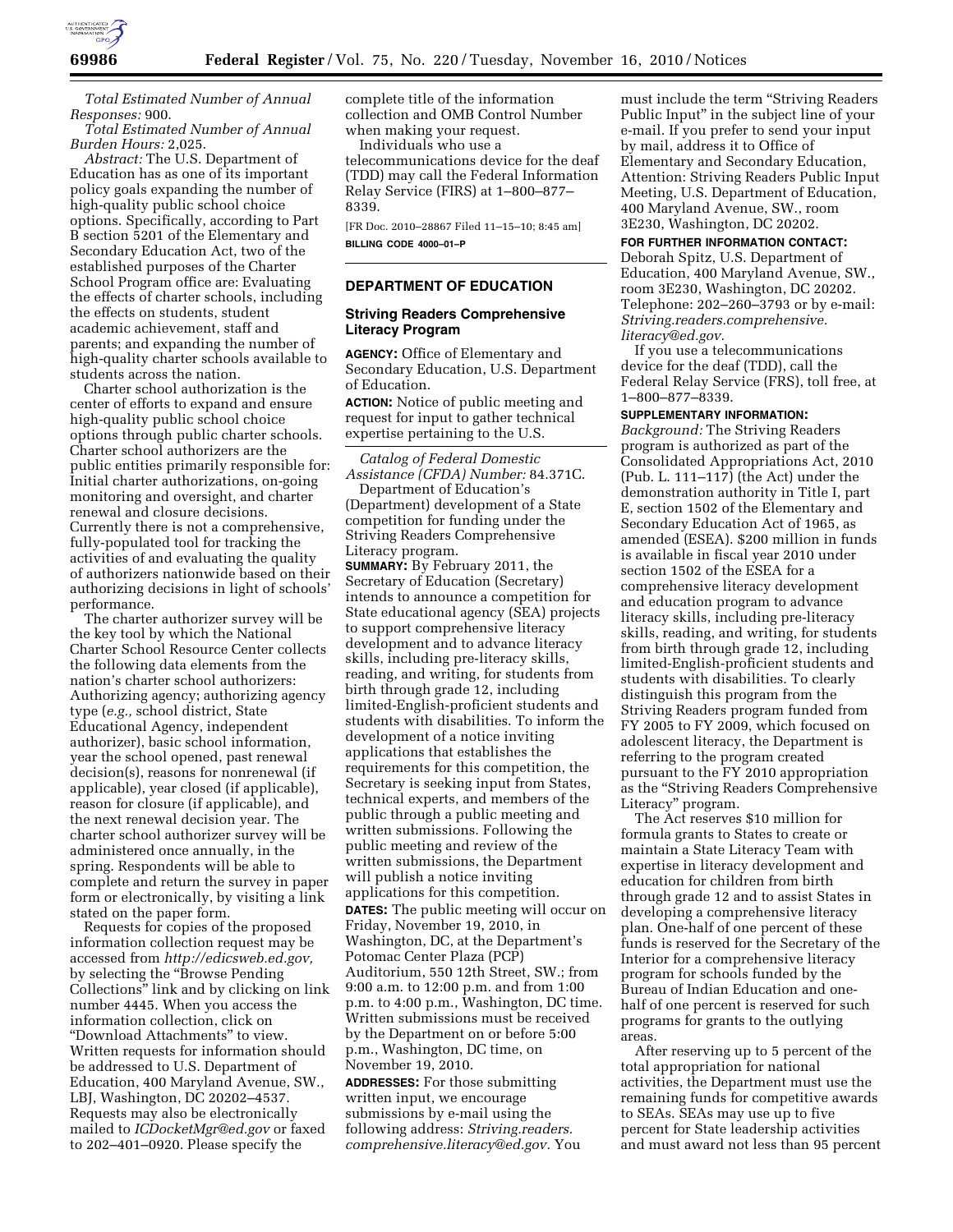through subgrants to local educational agencies (LEAs) or, in the case of early literacy, to LEAs or other nonprofit providers of early childhood education that partner with a public or private nonprofit organization or agency with a demonstrated record of effectiveness in improving the early literacy development of children from birth through kindergarten entry and in providing professional development in early literacy, giving priority to such agencies or other entities serving greater numbers or percentages of disadvantaged children.

The Act requires that the subgrants to LEAs be allocated as follows: (1) At least 15 percent to serve children from birth through age five, (2) 40 percent to serve students in kindergarten through grade five, and (3) 40 percent to serve students in middle and high school, through grade 12, including an equitable distribution of funds between middle and high schools. Eligible entities receiving subgrants must use these funds for services and activities that have the characteristics of effective literacy instruction through professional development, screening and assessment, targeted interventions for students reading below grade level, and other research-based methods of improving classroom instruction and practice.

The Department wishes to solicit input, including written input, from literacy experts, literacy organizations, States, other key stakeholders, and members of the public to inform the design and development of this new competition for SEAs.

Because we are inviting public input in this manner, and because we want to facilitate the award of funds in a timely manner, we do not intend to conduct notice-and-comment rulemaking. Section 437(d)(1) of the General Education Provisions Act, 20 U.S.C. 1232(d)(1), allows the Department to waive notice-and-comment rulemaking for the first grant competition under a new or substantially revised program authority. This will be the first competition for the Striving Readers Comprehensive Literacy program.

#### **Details of Public Meeting**

#### *Structure of Public Meeting*

The Department anticipates that the meeting will have two components as follows:

(1) Input from invited panels of experts and stakeholders.

 $\circ$  The morning and afternoon sessions of the meeting will each have an invited set of panelists who will have a set amount of time to respond

individually to the questions in this notice.

 $\circ$  The Department representatives will then ask questions of individual panelists and facilitate cross-panelist discussion.

(2) Open opportunity to share input.<br>○ The morning and afternoon

 The morning and afternoon sessions of the meeting will each have 60 to 90 minutes dedicated to opportunities for interested members of the public, who have registered to speak, to respond to the questions in this notice.

 $\circ$  Each individual scheduled to speak will have five minutes to provide oral input. Æ

 Written submissions will also be accepted as described in the SUBMISSION OF WRITTEN INPUT section.

The Department will share any updates, including posting an agenda and list of invited experts, online at *http://www2.ed.gov/programs/ [strivingreaders-literacy/index.html.](http://www2.ed.gov/programs/strivingreaders-literacy/index.html)* 

## *Topic Areas, Dates, Times, Locations, and Registration Information*

*Topic Areas:* The morning session of the meeting will address the topics of Transition and Alignment; Professional Development, Instruction, and Assessment; and Evidence and Evaluation. The afternoon session of the meeting will address the topics of SEA and LEA Capacity and Support; and Meeting the Needs of Diverse Learners. Specific questions relating to these topics are provided in the *Questions for Input* section of this notice. The Department reserves the right to change the order of these topics; please check the program Web site at *[http://](http://www2.ed.gov/programs/strivingreaders-literacy/index.html)  [www2.ed.gov/programs/strivingreaders](http://www2.ed.gov/programs/strivingreaders-literacy/index.html)[literacy/index.html](http://www2.ed.gov/programs/strivingreaders-literacy/index.html)* for the latest information.

*Attendance at the meeting:* If you are interested in attending the meeting, you should register by sending an e-mail to *Striving.readers.comprehensive. literacy@ed.gov* with your name, organization, and the session you are interested in attending (morning or afternoon) at least three days before the scheduled meeting date. Registration is not required for attendance but will help us to plan the meeting and to facilitate the security process.

*Providing input at the meeting:* If you are interested in speaking during the open-input portion of the meeting, you must register by sending an e-mail to *Striving.readers.*

*comprehensive.literacy@ed.gov* at least three days before the scheduled meeting date. Registrations will be processed on a first-come, first-served basis. People who are unable to attend a meeting in

person or who do not register early enough to speak during the meeting are encouraged to submit written input.

## **Assistance to Individuals with Disabilities at the Public Meetings**

The meeting site will be accessible to individuals with disabilities and sign language interpreters will be available. If you need an auxiliary aid or service other than a sign language interpreter to participate in the meeting (*e.g.,*  interpreting service such as oral, cued speech, or tactile interpreter; assisted listening device; or materials in alternate format), notify the contact person listed under **FOR FURTHER INFORMATION CONTACT** as soon as possible before the scheduled meeting date. Although we will attempt to meet every request we receive, we might not be able to make available the requested auxiliary aid or service because of insufficient time to arrange it.

#### *Submission of Written Input*

All interested parties, including those who cannot attend a meeting or from whom we do not have time to hear at the meeting, may submit written input in response to this notice.

Written input will be accepted at the meeting site or via e-mail and mail at the addresses listed in the **ADDRESSES** section of this notice. Written input must be submitted by the date listed in the **DATES** section.

When submitting input at the meeting, we request that you submit three written copies and an electronic file (CD or diskette) of your statement at the meeting. Please include your name and contact information on the written and electronic files.

Both at the meeting and in your written submission, we encourage you to be as specific as possible. To ensure that your input is fully considered, we urge you to identify clearly the specific question, purpose, and characteristic that each of your suggestions addresses and to arrange your submission in the order of the questions listed later in this notice.

## *Sharing Input Publicly*

The Department is committed to gathering and sharing publicly the input from the meeting and written submissions. The meeting will be videotaped and/or transcribed, and the video and/or transcript will be available for viewing at *[http://www2.ed.gov/](http://www2.ed.gov/programs/strivingreaders-literacy/index.html) [programs/strivingreaders-literacy/](http://www2.ed.gov/programs/strivingreaders-literacy/index.html) [index.html.](http://www2.ed.gov/programs/strivingreaders-literacy/index.html)* All written input received will also be available for viewing via this Web site.